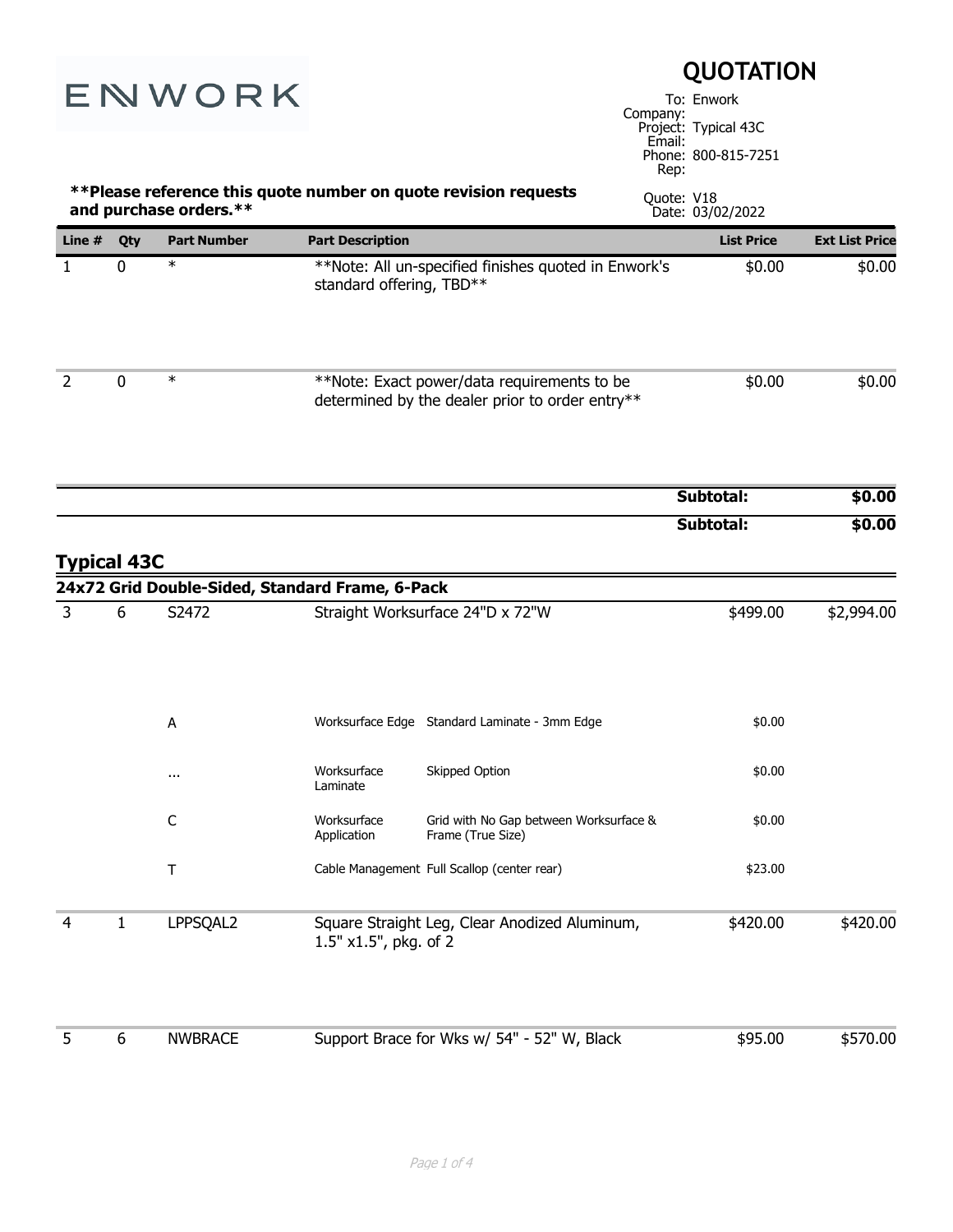| Line #         | Qty          | <b>Part Number</b> | <b>Part Description</b>                                                                   | <b>List Price</b> | <b>Ext List Price</b> |
|----------------|--------------|--------------------|-------------------------------------------------------------------------------------------|-------------------|-----------------------|
| 6              | 12           | <b>PDGR</b>        | Universal Cable Gripper, 5 openings                                                       | \$34.00           | \$408.00              |
| $\overline{7}$ | 1            | <b>U72E2T</b>      | Grid End of Run Standard Frame, Thin Top Cap,<br>72W, 2 Sided Power and Beltway           | \$1,581.00        | \$1,581.00            |
|                |              | $\mathbf{1}$       | Powerway Option<br>Circuit 1 for standard 5-Wire, 3-Circuit<br>Powerway, Grey Receptacles | \$0.00            |                       |
| 8              | $\mathbf{1}$ | <b>U72M2T</b>      | Grid Mid Standard Frame, Thin Top Cap, 72W, 2<br>Sided Power and Beltway                  | \$1,541.00        | \$1,541.00            |
|                |              |                    |                                                                                           |                   |                       |
|                |              | $\mathbf{1}$       | Powerway Option<br>Circuit 1 for standard 5-Wire, 3-Circuit<br>Powerway, Grey Receptacles | \$0.00            |                       |
| 9              | $\mathbf{1}$ | <b>U72E2T</b>      | Grid End of Run Standard Frame, Thin Top Cap,<br>72W, 2 Sided Power and Beltway           | \$1,581.00        | \$1,581.00            |
|                |              | $\overline{2}$     | Circuit 2 for standard 5-Wire, 3-Circuit<br>Powerway Option<br>Powerway, Grey Receptacles | \$0.00            |                       |
| 10             | 32           | <b>UMTD</b>        | Grid Tether Brackets for 36H Frame and 28H Mini<br>Frame (Power below wksf), Silver       | \$45.00           | \$1,440.00            |
| 11             | 3            | UMTP72             | Grid Topper Screen, Acrylic, 72Wx11.25H                                                   | \$338.00          | \$1,014.00            |
|                |              |                    |                                                                                           |                   |                       |
| 12             | 1            | UPHASE72M          | Power Infeed, Metallic Liquid Tight, Hardwire, 72"                                        | \$246.00          | \$246.00              |
|                |              |                    |                                                                                           |                   |                       |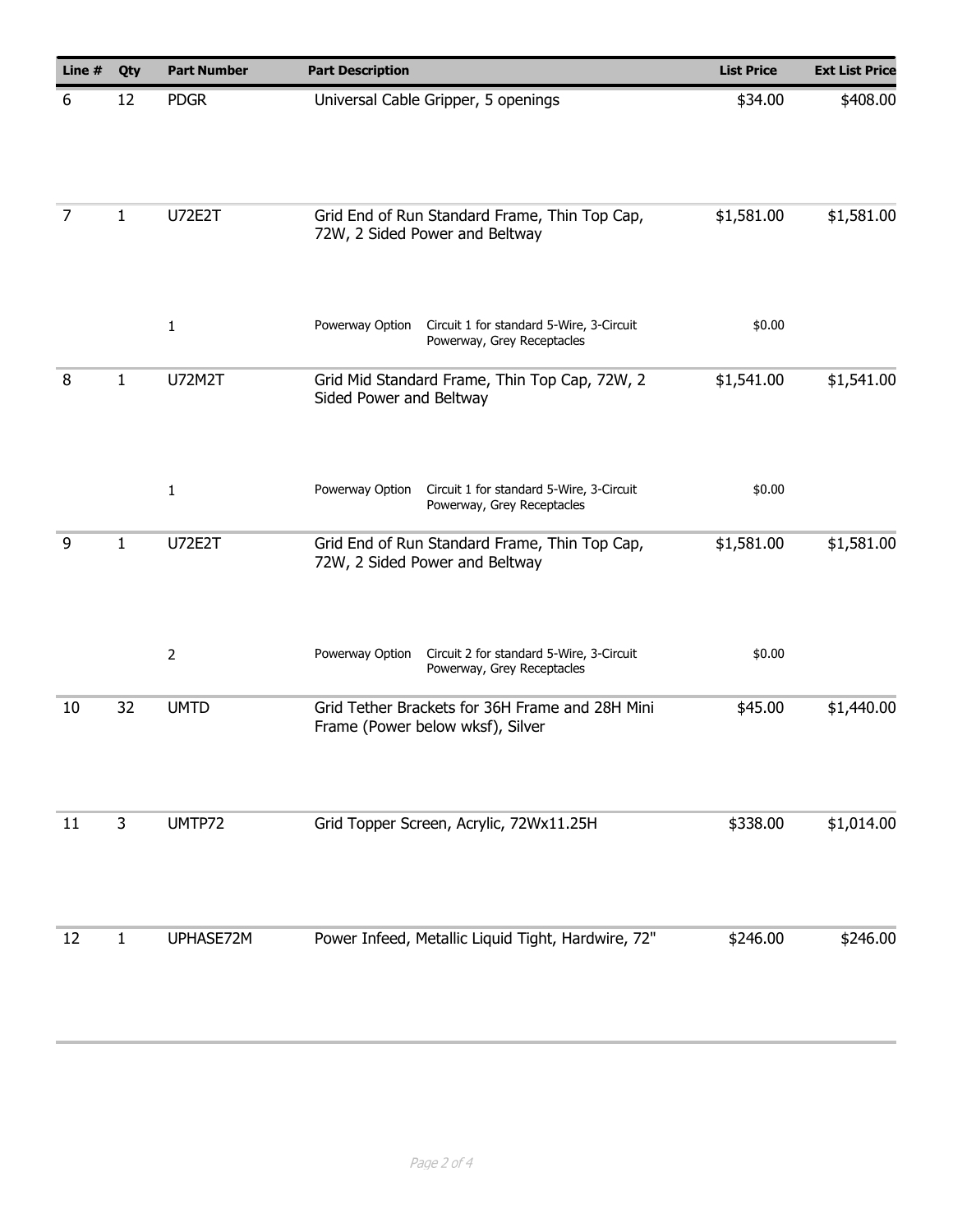| Line $#$ | Qty          | <b>Part Number</b> | <b>Part Description</b>                                                                                                                 | <b>List Price</b> | <b>Ext List Price</b> |
|----------|--------------|--------------------|-----------------------------------------------------------------------------------------------------------------------------------------|-------------------|-----------------------|
| 13       | 4            | UPM <sub>2</sub>   | Pac-Man Universal Divider, Frosted Acrylic,<br>19"Hx30"D, for use on all 1.125-1.25" thick wksfs,<br>Brackets included                  | \$459.00          | \$1,836.00            |
| 14       | 3            | USLEGAL36          | Impression Grid Straight Leg for 36"H Frame and<br>28" Mini Frame (power below wksf), Clear Anodized<br>Aluminum                        | \$240.00          | \$720.00              |
| 15       | 1            | USLEGAL36H         | Impression Grid Straight Leg with Power-In Feed<br>hole for 36" Frame and 28" Mini Frame (power<br>below wksf), Clear Anodized Aluminum | \$252.00          | \$252.00              |
| 16       | 6            | USUGT72            | Grid Non-Tackable Fabric Tile for Standard Frame,<br>Upper, for Thin Top Cap, 72Wx8H                                                    | \$261.00          | \$1,566.00            |
|          |              | $\cdots$           | Fabric Suffix List<br>Skipped Option                                                                                                    | \$0.00            |                       |
|          |              |                    | ** Choose from Camira Era, Rivet, Manhattan, Carlow, or Lucia fabrics**                                                                 |                   |                       |
| 17       | 6            | UUBFLAT30          | Landscape Box Lateral on Feet, 30"Wx18"Dx24"H,<br>laminate top                                                                          | \$2,340.00        | \$14,040.00           |
|          |              | $\cdots$           | Paint Finish<br>Skipped Option                                                                                                          | \$0.00            |                       |
|          |              | $\cdots$           | Pull Suffix List<br>Skipped Option                                                                                                      | \$0.00            |                       |
|          |              | $\cdots$           | Std Laminate<br>Skipped Option                                                                                                          | \$0.00            |                       |
| 18       | 6            | <b>UULP</b>        | 3.5" Plinth between Landscape storage and<br>underside of worksurface, Clear Anodized Aluminum                                          | \$115.00          | \$690.00              |
| 19       | $\mathbf{1}$ | <b>UYCONN</b>      | Ambition/Grid Y Connector (for Standard 5-Wire<br>3-Circuit Powerway ONLY)                                                              | \$34.00           | \$34.00               |